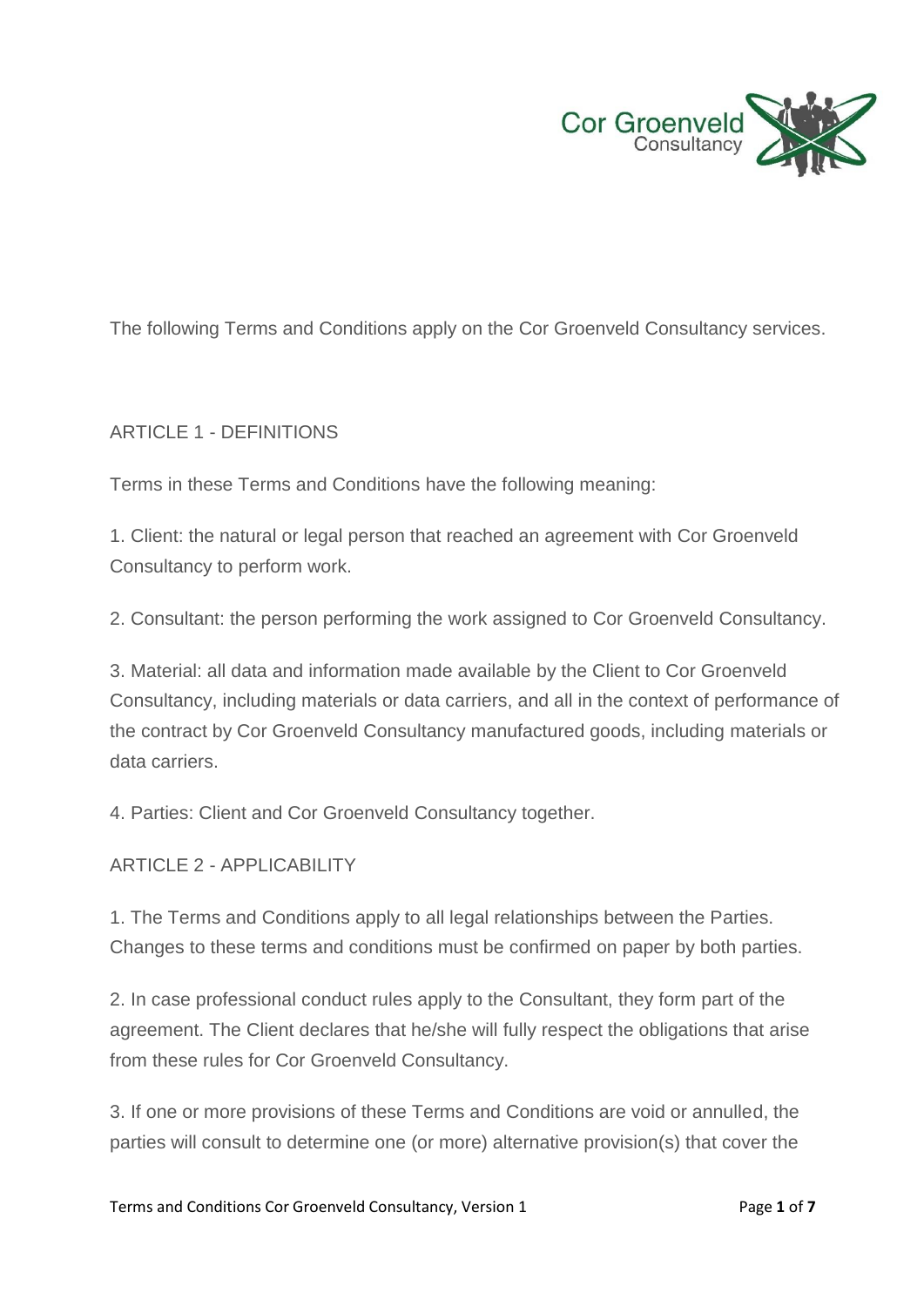purpose and extent of the void and/or annulled provision(s) as much as possible and that are not voidable or annullable.

## ARTICLE 3 - ESTABLISHMENT OF THE CONTRACT

1. The establishment of a proposal is free of obligation for the Client, unless the time investment transcends the reasonable amount of time and therefore, the Client and Cor Groenveld Consultancy have agreed otherwise.

2. A proposal is valid for three months. During that period, changes can occur that may make consultations on the feasibility of the contract necessary. After this date, the Parties will consult on the consequences of the delay.

3. The contract is concluded at the time Cor Groenveld Consultancy informs the Client, either written or orally, to accept the contract, and the Client informs Cor Groenveld Consultancy on paper that the contract was awarded.

4. The agreement is for an indefinite period, unless it is clear from the content, nature or scope of the agreement that it is for a certain period of time.

## ARTICLE 4 - AVAILABLE ARGUMENT OF INFORMATION BY THE CLIENT

1. The client is obliged to deliver all information and materials that Cor Groenveld Consultancy needs, in accordance with his judgment for the proper execution of the assignment in time, in the desired form and in the desired manner.

2. The Client will inform Cor Groenveld Consultancy about all other information that may be relevant for execution or completion of the contract.

3. The client is responsible for the correctness, completeness and reliability of the information and materials made available to Cor Groenveld Consultancy, even if they originate from third parties, unless otherwise arises from the nature of the assignment.

4. The Client is obliged to inform Cor Groenveld Consultancy about facts and circumstances that may be relevant with respect to the execution of the contract.

5. If the Clients desires, the materials that were made available will be returned to him.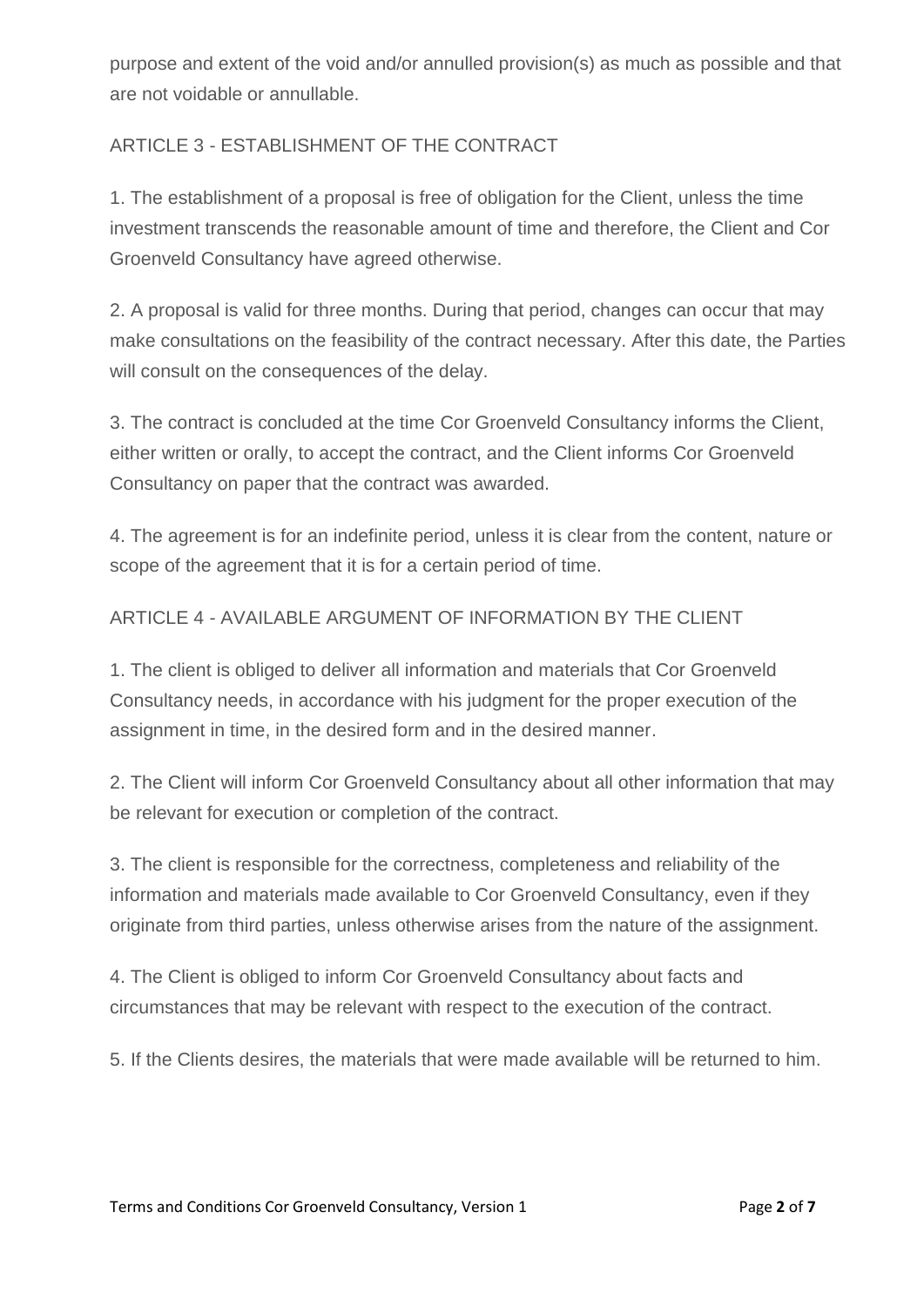6. Extra costs and extra fees that result from a delay of the execution of the contract, caused by not, not in time or not properly providing the requested information and materials shall be borne by the Client.

# ARTICLE 5 - PERFORMANCE OF THE CONTRACT

1. Cor Groenveld Consultancy will carry out the work by its consultants' best ability and with due professional care. However, Cor Groenveld Consultancy cannot guarantee the achievement of any intended results.

2. With the consent of the client, Cor Groenveld Consultancy is allowed to make use of consultants that have the required level of knowledge, but are no employees of Cor Groenveld Consultancy by law, in order to carry out the contract properly.

3. Cor Groenveld Consultancy determines the manner and by who a contract is executed, while taking desires from the Client into account. If it is agreed that the contract will be carried out by a particular person working for Cor Groenveld Consultancy, this does not imply - except when the Client and Cor Groenveld Consultancy expressly agreed otherwise on paper - that the work will exclusively be carried out by that person or may only be carried out under his responsibility, nor that the death of this person terminates the contract, or that this person can be held (partially) liable for any shortcoming in the performance of the contract. Accordingly, Articles 7: 404 and 7: 407 paragraph 2 are not applicable.

## ARTICLE 6 - USE OF INFORMATION

1. Cor Groenveld Consultancy is required to maintain confidentiality of confidential information of a third party that is not involved in the contract, unless it has a legal or professional duty to disclose. Information is confidential if this has been communicated by the Client or if it arises from the nature of the information.

2. Cor Groenveld Consultancy is not entitled to use the information and materials made available by the Client for a purpose other than that for which it was received. However, Cor Groenveld Consultancy may use this information and materials in disciplinary, civil or criminal proceedings directed to him in which these materials may be of importance.

3. Cor Groenveld Consultancy is entitled to use processed numerical results (e.g. evaluations) for statistical or comparing purposes, provided these figures cannot be traced back to individual Clients.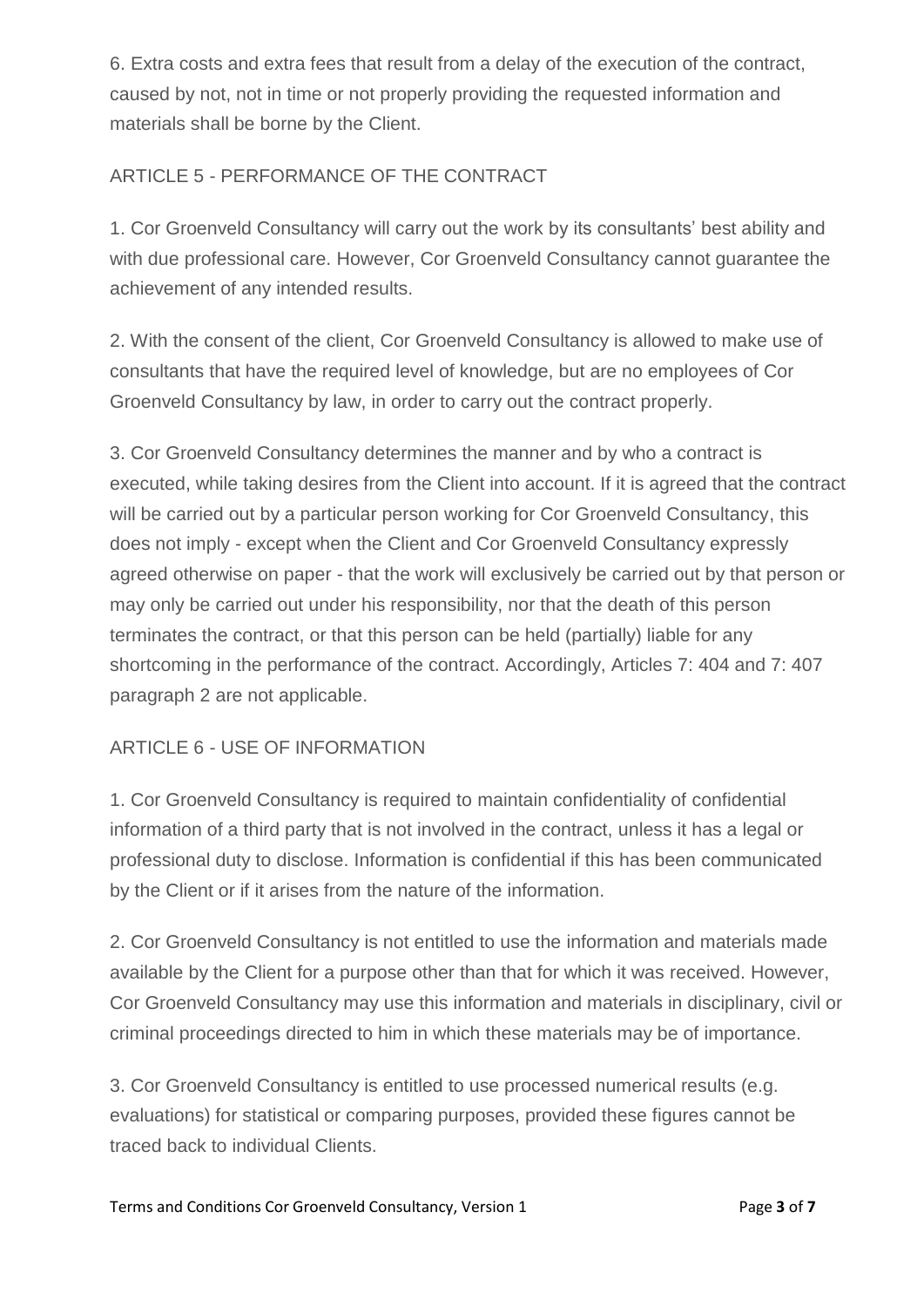4. Cor Groenveld Consultancy is entitled to use casuistry from a Client, if not traceable to an individual team or person for (communicative) purposes, including those related to the Client.

5. Cor Groenveld Consultancy maintains in respect of materials and such the rights and powers for which he is entitled under the Copyright Act. Cor Groenveld Consultancy has the right to use obtained knowledge as a result of executing the contract for other purposes, provided that no confidential information of the Client will be communicated to third parties.

## ARTICLE 7 - FEES AND CANCELLATION

1. The fee of Cor Groenveld Consultancy is not dependent on the outcome of the assignment and is calculated taking into account the usual rates of Cor Groenveld Consultancy and is payable as Cor Groenveld Consultancy performs work for Clients, based on actual time spent, unless the Parties agree otherwise.

2. The fee of Cor Groenveld Consultancy, if necessary plus advance payments (such as office expenses, equipment, travel and subsistence) and made expenses from third parties, will be charged to the Client every two weeks, unless the Parties agreed otherwise

3. If for any reason on the part of the Client a contract or a part of the contract cannot proceed, the following cancellation rules apply, provided that the time cannot be sold by Cor Groenveld Consultancy:

1 to 6 weeks before the start: no fee;

2 to 5 weeks before: 33% of the tender amount;

3 to 4 weeks before: 67% of the tender amount;

4. within 3 weeks prior: 100% of the tender amount.

• Commitments by Cor Groenveld Consultancy on behalf of the Client or as part of the contract which cannot be reversed / canceled will be borne by the Client.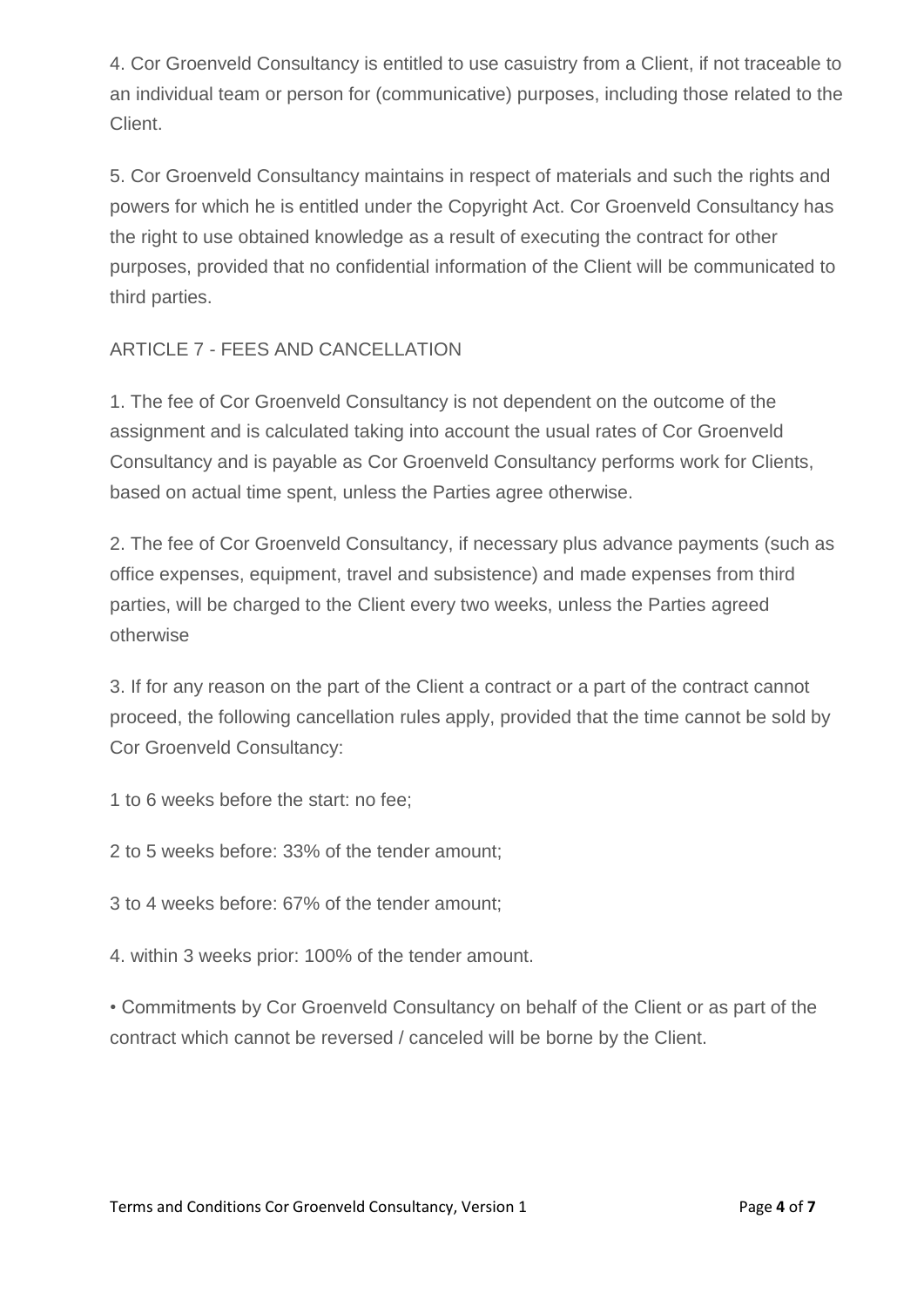#### ARTICLE 8 - PAYMENT

1. Payment by the client, without deduction, discount or settlement of debts, is due within the agreed periods, but in no event later than 14 days after the invoice date. In the absence of timely payment, the Client is in default. Payment must be made in Dutch currency or in the currency indicated in the invoice by transfer to a bank account designated by Cor Groenveld Consultancy.

2. All reasonable extrajudicial (collection) costs, including, lawyer and bailiff costs, that Cor Groenveld Consultancy makes as a consequence of default of the payment of the Client shall be borne by the Client. The extrajudicial collection costs are at all times at minimum the amount payable in accordance with the Rapport Voorwerk II adopted by the Court, or the actual costs when these are higher. From the moment that the Client is in default, he is also obligated to pay a default interest equal to the statutory interest rate plus 2% on an annual basis.

3. If the financial position or paying behavior of the Client gives reason, Cor Groenveld Consultancy is entitled to require the Client to provide (additional) security in a manner determined by Cor Groenveld Consultancy. If the Client fails to make this required security, Cor Groenveld Consultancy is entitled, without prejudice to its other rights, to suspend or terminate further execution of the agreement immediately and all that the Client is due to Cor Groenveld Consultancy is payable immediately.

4. In case of a jointly given assignments, provided the work is executed for the joint Clients, shall be jointly and severally liable for payment of the invoice.

#### ARTICLE 9 - LIMITS

1. If the Client owes an advance payment or he has to implement the information and / or materials to be made available, then the period within which the work must be completed not earlier than after the payment has been received, or the information and / or materials are completely provided.

2. Dates by which the work must be completed shall only be regarded as deadlines if this has been explicitly agreed upon.

3. The contract may - unless implementation is undoubtedly permanently impossible - by the Client not be dissolved out of time unless Cor Groenveld Consultancy Agreement or fails completely carries within him after the expiry of the agreed period been notified in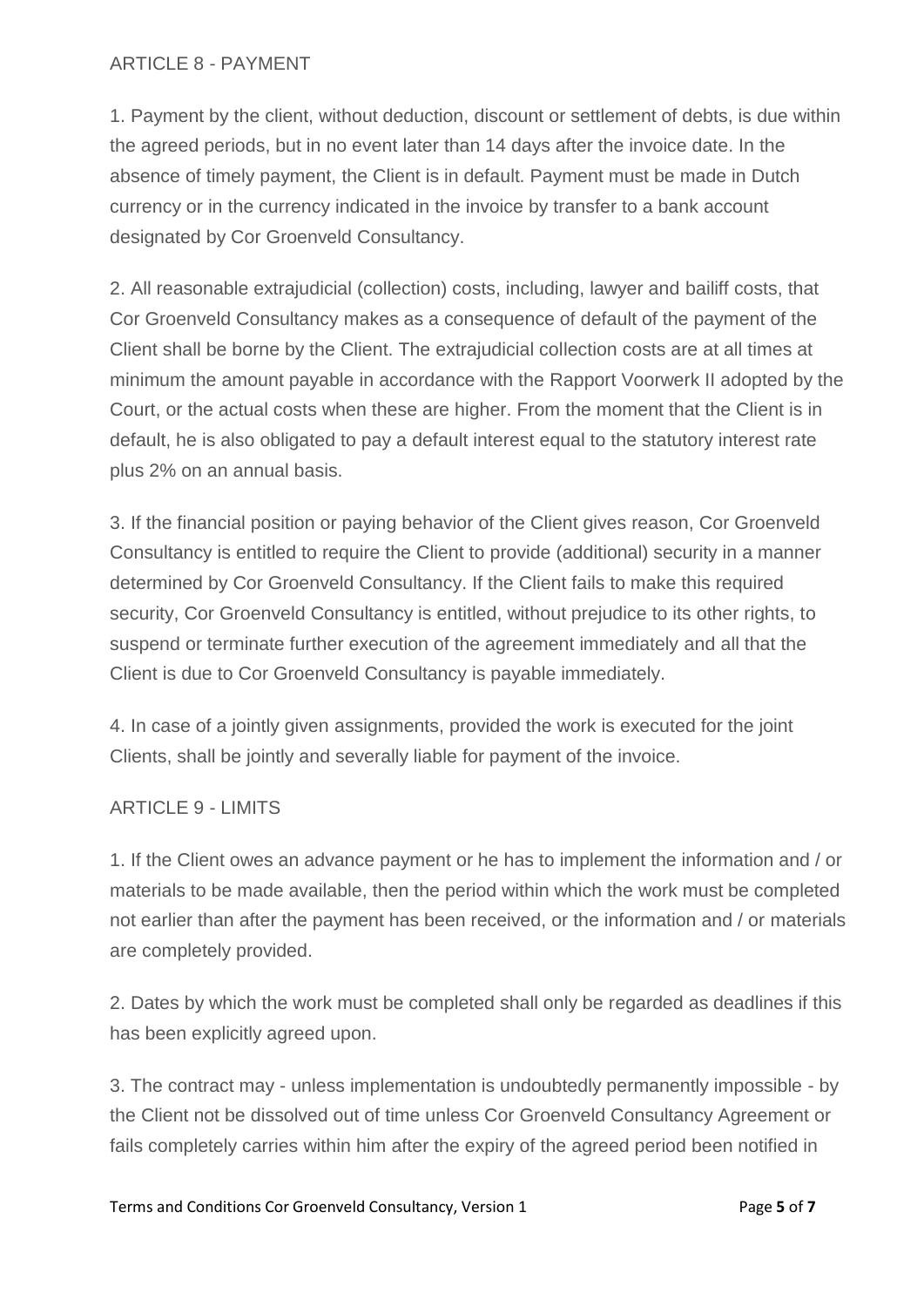writing, a reasonable time. Dissolution is allowed in accordance with Article 265 of Book 6 BW.

### ARTICLE 10 - TERMINATION

1. The parties may withdraw from the agreement, but at least for a period of one month.

2. Article 7 part 3 (cancellation) remains fully applicable.

3. Notice of termination must be communicated to the other party.

#### ARTICLE 11 - LIABILITY

1. If Cor Groenveld Consultancy is held liable, then this liability is limited to what is stated in this provision.

2. Cor Groenveld Consultancy is not liable for damages of any kind, caused by Cor Groenveld Consultancy as a result of incorrect and / or incomplete information or materials provided by or on behalf of the other party.

3. If Cor Groenveld Consultancy is held liable for any damages, the liability of Cor Groenveld Consultancy is limited to maximum 1 time the invoice value of the order, at least for that portion of the order to which the liability relates, subject to a maximum of  $\epsilon$ 50,000. If the contract runs for more than six months, the afore mentioned liability is limited to an amount equal to the total amount received by the Client under the contract during the last two months before the occurrence of the loss of principal.

4. Cor Groenveld Consultancy is only liable for direct damage.

5. Direct damage only concerns reasonable costs of determining the cause and extent of the damage, as far the determination relates to damage under these term and conditions, and any eventual reasonable costs to ensure the poor performance of Cor Groenveld Consultancy meets the agreement, as far they can be attributed to Cor Groenveld Consultancy, and reasonable costs incurred to prevent or limit damage, insofar as the Client demonstrates that these expenses resulted in mitigation of direct damage as meant in these terms and conditions.

6. Cor Groenveld Consultancy is not liable for indirect damages, including consequential damages, lost profits, lost savings and damage due to business stagnation